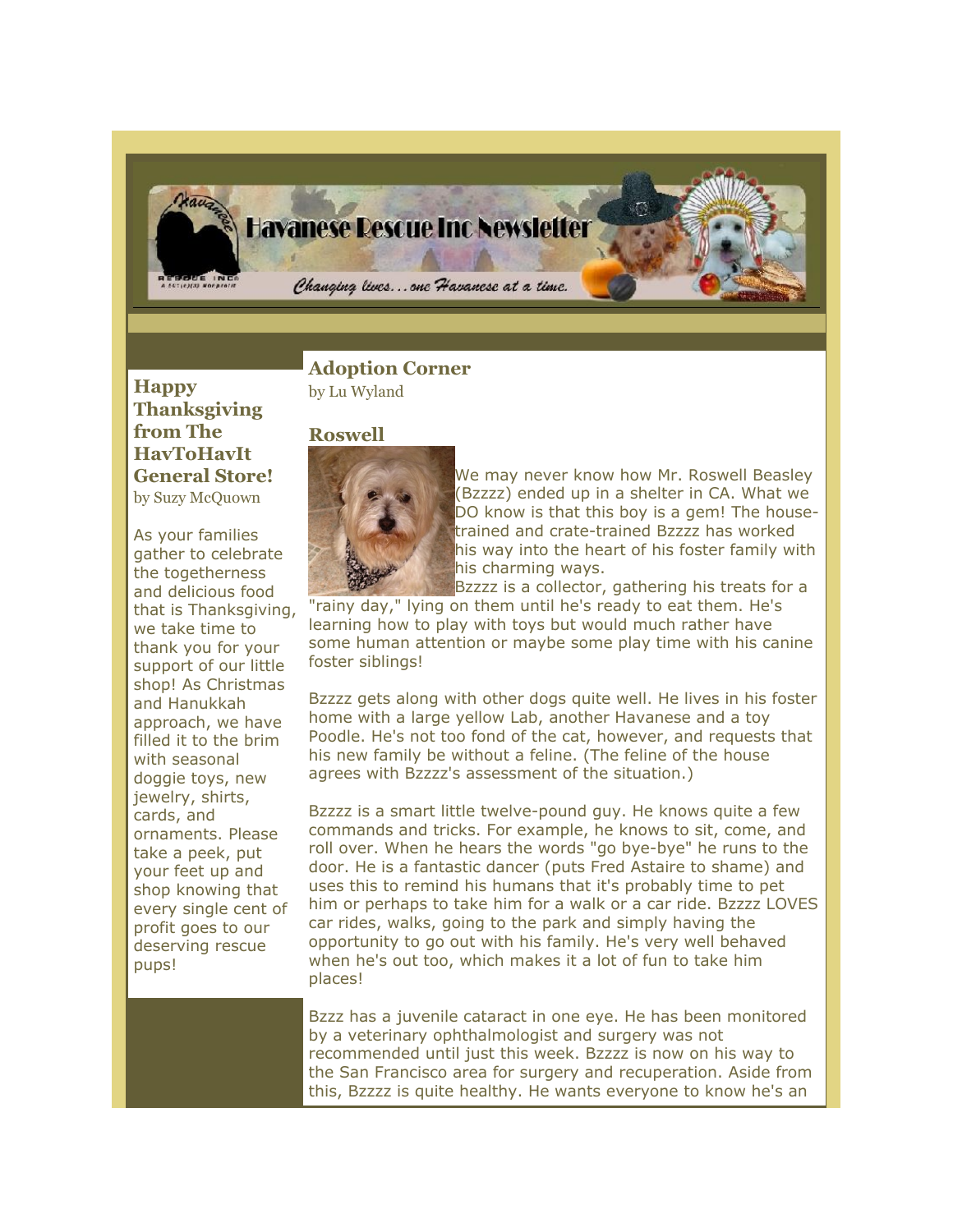excellent watchdog too. He listens closely for any suspicious activity outside the house.

We don't know how so much personality can be packed into one little body, but Bzzzz has truly done it. If you're ready to be charmed by this little guy's personality and adorable face, please apply to adopt Bzzzz. You can read more about him on our [website.](http://rs6.net/tn.jsp?et=1102841843017&s=2126&e=0012fIs11DMXVvQLk84ogLd6wF0ogwnhUtzWAIELf2PBKWEi9CN6J7Kb-_HtyvEZVXLLhAx1r0hN4b5oMen3TvUijk7ZhPOeDZ81e9X3HwFDw9DIoSR5cQpOa7VYDrA6rEaN5zicKWHj-kbNaSWLQ1nOKvtvk5Q8cJDH4v76WmTUnNdDb9ZUoh1LiPRJzCET6PtXaIqNHJXV1w0l2_vZTxyqgN77OCmDhsruj-KO3SEjaAT1x_omz4Mp6yn6LjkhgHb8gMjufPv44yQZmCCj-dZ_E4kr-PaXK9a)



**Cookie**



Six month old Cookie would like to be in **charge of the neighborhood welcome wagon!** This happy, friendly puppy is excited to meet everyone, human or canine. Very playful, Cookie needs to have another small dog in her new family. She looks to other dogs for both entertainment and for cues as to what is expected from her in her home.

Cookie loves her walks. When her foster mom gets out the leash, Cookie begins dancing excitedly. She goes through a repertoire of behavior, jumping and twirling, lying down and barking. It's still difficult for her to let herself be picked up though. This is when her foster brother is quick to help out the human of the house, by grabbing her harness, allowing Cookie to be picked up.

Chew items are Cookie's favorite entertainment besides games  $\mathbb {H}$  of chase and wrestle with her Havanese foster brothers. Though she chases balls, she hasn't quite picked up the idea of returning them in a game of fetch.



 $+$ 

 $+$ 

Cookie is learning to sit for a treat but prefers to stand on her back legs and dance a bit instead. The other big learning event in Cookie's life is house-training. She still doesn't have the idea down, but has learned to ring the bell to go outdoors. Her foster brother Buddy taught her that. Her adoptive family will need to continue to work on this, just as they would with any Havanese puppy.



Cookie would love a family to call her own. Her sweet expressions and funny puppy ways are sure to bring laughter and delight to the family lucky enough to fall in love with this little gal.

You may view a video of Cookie playing with her foster brothers on [YouTube.](http://rs6.net/tn.jsp?et=1102841843017&s=2126&e=0012fIs11DMXVvbnE8peapS9BMcSrSpQ-maauZD74dRk3ZUA6bRK1kcdqygV5pfrbVD4-mTIAXwO-sPXE5UK02TJ7aLF1X1WwsVCts8HhvRg4fFD58EErY1U8yTnLf-CxIHSvnidQfGKwM_CvX6xUwlvg==) To read more about Cookie, please see her write up on our [website.](http://rs6.net/tn.jsp?et=1102841843017&s=2126&e=0012fIs11DMXVvrU-VjQO1rtItwJSG7uDTxI84Z0CK3Ri3Gy2yS2oNkJZPTF4PvUEQT59LmQHoe95G8kJ2qJVgHxHp6Bw4SjxqtOa_Boz9NcW7IyMKzN_Sq5E62lxD2uQYQ-ff5wGnNQnDZdYYCDqcLDrwhsxMGpLk_umUZqIBqHCCssxJoZl6oKOYTnpMq_ChxEBX0JwBA7VIJ61oQcNIWvqr-O0ZgaBi44s7S8_BEi1wIi5ZEXLO9HUH7uyp-1z2AGOraFHzsWT8D2ju7EuH5NA==)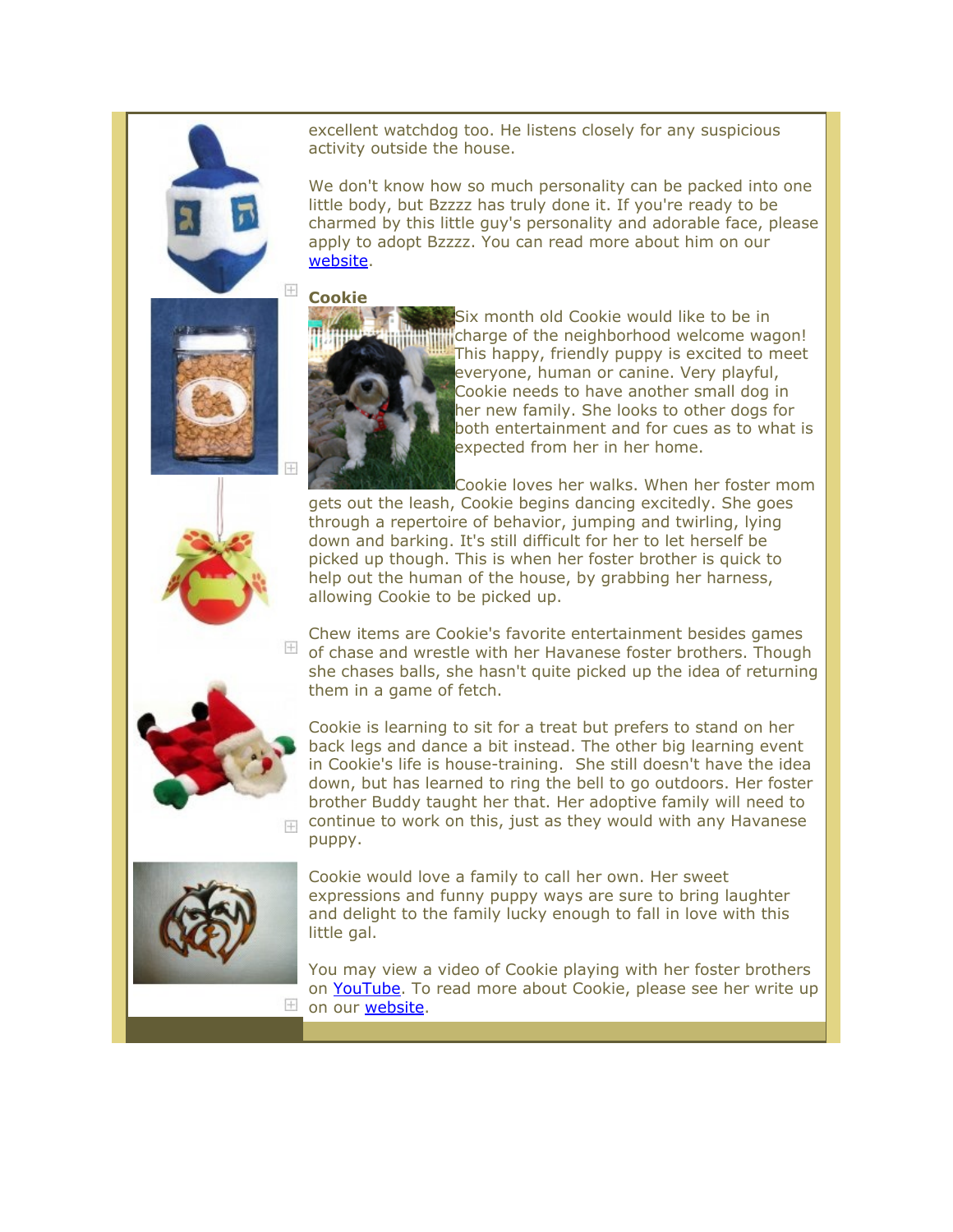

**The Annual Auction Results Are In...** by Gisela Peters

Havanese lovers everywhere ensured that the annual rescue auction was a great success! Bidding for more than 150 items began on Saturday, October 31st and ended on November 7th. Thanks to all the generous donors and bidders and thanks to auctioneer extraordinaire Laura Cascino, who so generously donates her time and skills for this event. The proceeds from this year's auction exceeded \$7,780.

Now in its 9th year, the auction has become not only an opportunity to bid on an array of unusual items (how about that weeklong vacation in Bali!) and to interact with other HRI community members, but also an important fundraising source

## **Letter from Home** by Mrs. Howlett

Our daughters Emma and Elizabeth, who love soccer, ballet and animals with equal passion, had been begging relentlessly for a dog for as long as we could



remember. We wanted a family dog, but we wanted to wait until we found just the right one. Then, this summer, we met a sweet little Havanese named Freddie at the home of our friends in Idaho and quickly fell in love. He was so calm, loving, joyful and patient with our children. At the recommendation of our friends, my husband began looking immediately online at the HRI site and our application was filled out within a day or two. We were thrilled to discover there was a Havanese here in Seattle being lovingly cared for and nursed back to health by her foster mom, Lindsey. Maggie Moo had undergone bladder surgery and had some health issues but was getting better every day, thanks to Lindsey's expert care.

After setting up a couple of meetings, and getting to know Maggie, we adopted her at the end of September. Our lives have been happier ever since! She jumped right into our family routine without skipping a beat. In addition, as she regained more strength, her playful and athletic nature has emerged in full force! There is another Havanese in the neighborhood that she has befriended. She's friendly with all dogs and people. Everyone who meets her is absolutely charmed and I've been singing the praises of HRI and Havanese dogs in general to everyone who will listen.

Emma and Elizabeth (aged 5 and 7) enjoy making up songs and stories proclaiming their love for our newest family member. My favorite is "Oh How Lovely Is Our Maggy and Her Tail is Oh So Waggy" (sung to the tune of "Oh How Lovely is the Evening"). They feed her and help walk and bathe her, so they have learned lots of good lessons about responsibility. Emma sleeps with Maggie every night, and Maggie has a nearly perfect attendance record at Emma's soccer games. Maggie has the patience of a saint, letting the girls rock her and sing her lullabies without the slightest protest. Every afternoon, as the school bus rolls to a stop outside our home, Maggie's high-flying tail shows her excitement as her two little buddies arrive home.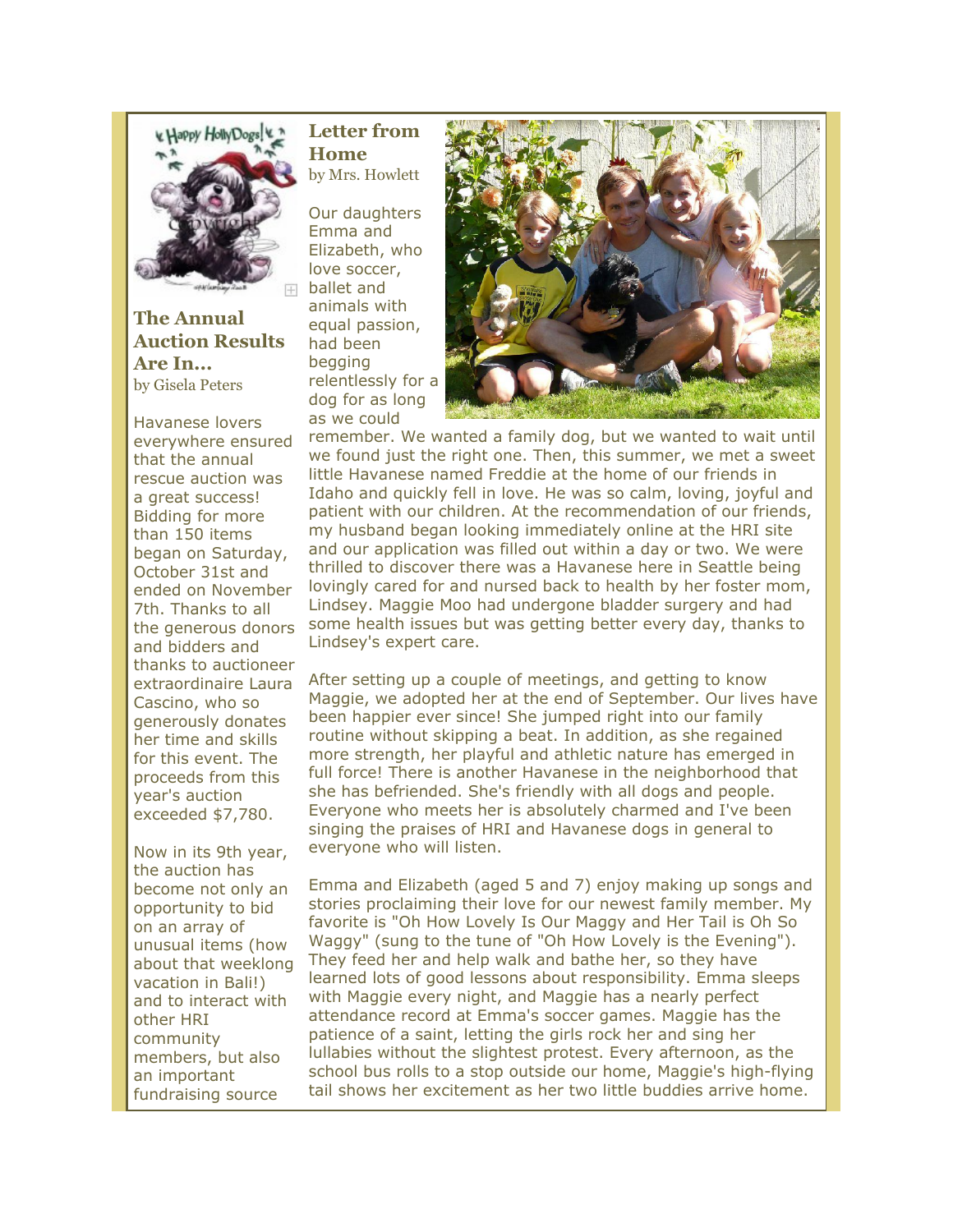for HRI, bringing in more than \$63,000 in total.

Due to the generosity of everybody who participated in the penny raised will benefit Havanese in need. A huge thankyou, again, to all contributors. Shortly, all winning items should be on their way to their lucky new owners. Enjoy them!Try phrases like: dramatic savings, clearance, overstocked, reduced rates, buy 1 get 1 free, treat yourself, you miss out. Add a "Learn More" link at the bottom of your promotion to drive traffic to your website.

## **HRI Newsletter Staff**

Acting Editor - Beth Franks Copywriters - Lu Wyland, Gisela **Peters** Graphics/Production - Michelle Burke, Diana Brooks Proofreaders - Lu Wyland, Gisela Peters, Michelle Burke

Havanese Rescue

auction, every single fuzzy addition to our family! I work from home, and I sometimes wished I had some officemates. Well, now I do! My little Maggie is the best co-worker I could hope for. She lets me get my work done, but gently reminds me of the benefits of getting outside to get some exercise in the middle of the day. It may sound like I'm overstating things, but Maggie helps us sleep better at night, get more exercise, and be more joyful all day long. We just love this

## **Sammy the Shark - Journey of a First-Time Foster Mom**

by Angela Bradford

I am Sammy's foster mom. Sammy is a lover and a fighter. In his first eight hours in foster care, his goal was to bite me and make sure I stayed clear away from him. My goal was to avoid being bitten and to start earning his trust. We were a match made in HRI heaven.



He was a hot mess - matted to the skin, urine-stained and stinky; and I was a

deserve it, and don't woman on a mission. He would only stand and refused to lie down. When picking him up, he would fight and squirm in that brief trip from the floor, settling only when he was next to my body. Then he would melt and rest.

> Early that first week, he had a seizure - I think to make sure I was paying attention. I won't lie, it scared me to death. He hasn't had one since, and we pray he never will. Initially, Sammy was easy to crate at night. Then he figured out what a softy I am and started throwing a fit at bedtime. One night he cried the entire night. I took all the suggestions made by the wonderful HRI volunteers and even my mother. Eventually, we learned he was okay being crated as long as he could SEE me.

His first full exam at 6 months revealed he had every baby tooth and every adult tooth. Two rows of teeth gave him the nickname "Sharkey."

Watching Sammy is like watching a `normal' puppy develop in slow motion. I remember the first time he wagged his tail, the first time he looked into my eyes, the first time he fell asleep in my arms and the first time he barked. Sammy is going at his pace and as a result we get to see every move. We call it `Sammy Time.'

My prayer is that some day Sammy the Shark will know the joy